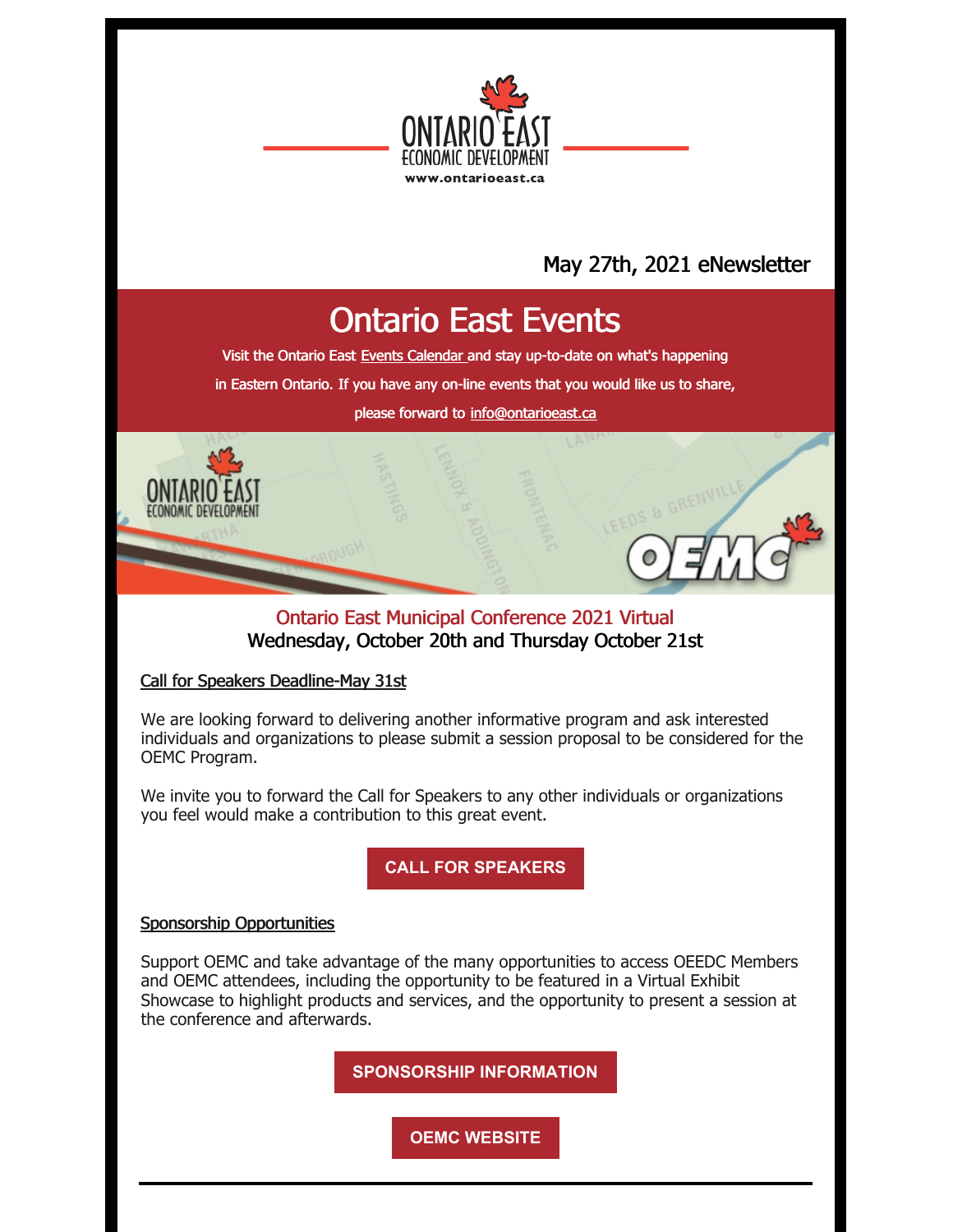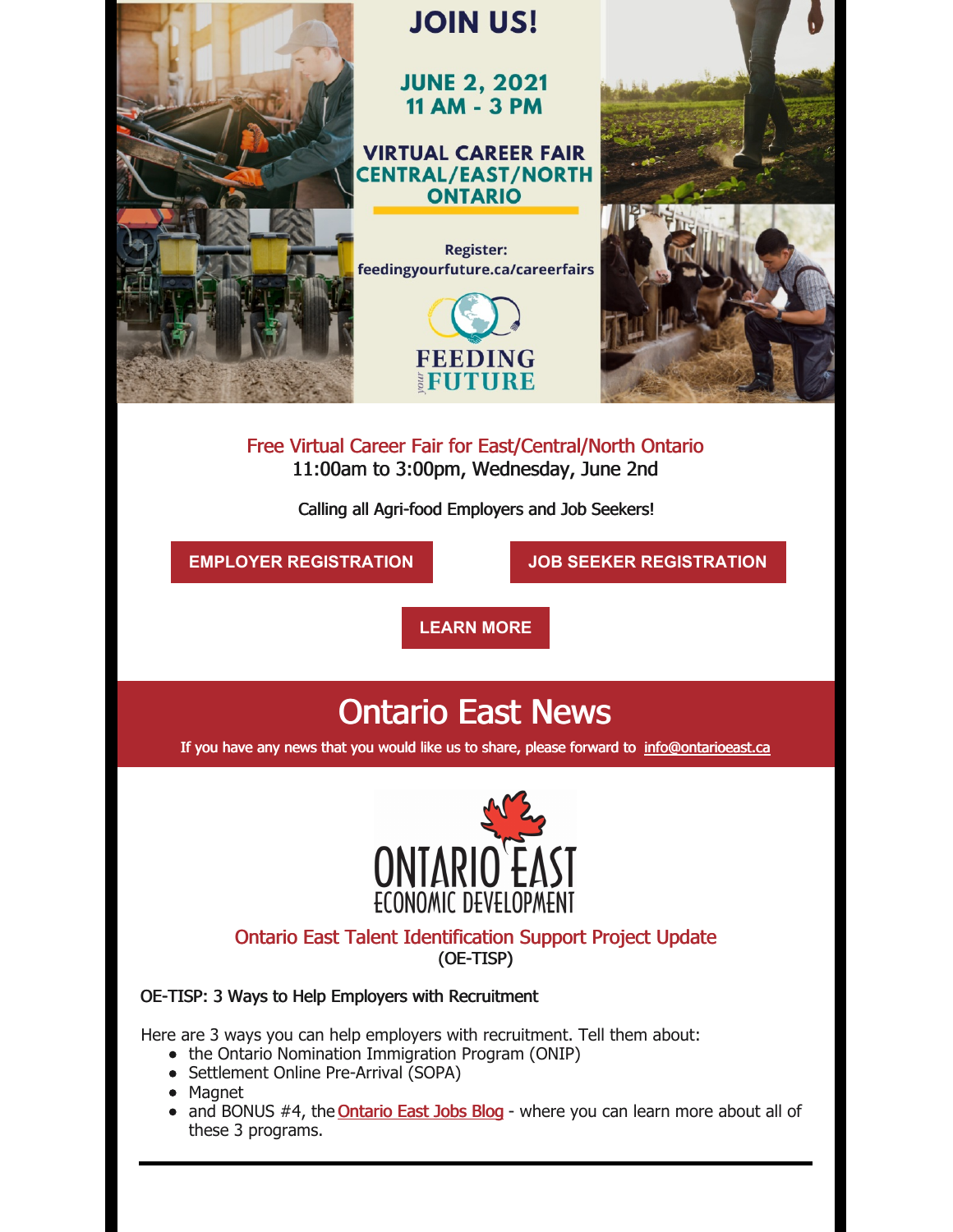



# Women's Entrepreneurship Program - Update

If you're following Ontario East's social media platforms, you'll have already seen our weekly promotion for the Women's Entrepreneurship Program (WEP). If you're not following us yet, you can do so on [Facebook](https://www.facebook.com/Ontario.East), [LinkedIn](https://www.linkedin.com/company/ontarioeast), and [Twitter](https://twitter.com/OntarioEast).

Here are three ways you can help us reach our goal to support as many women in our pilot regions as possible:

- 1. If you know a woman entrepreneur who might benefit from this program, please share this link with her: <https://offers.ontarioeast.ca/learn-about-wep>
- 2. You can help spread the word about WEP by sharing this link on your own social media platforms and by retweeting and resharing the Ontario East social media posts with your networks: <https://offers.ontarioeast.ca/learn-about-wep>
- 3. Drop a quick line to your networks via email, or even include the WEP link in your email signature: <https://offers.ontarioeast.ca/learn-about-wep>

With 50% of businesses started by women every year, WEP has the potential to help so many eastern Ontario women entrepreneurs for FREE.

We appreciate your continued support!



Hastings County Employment Opportunity

Position: Marketing Coordinator, Permanent Full-time

Application Deadline: by 4:00pm, Wednesday, June 2, 2021

Hastings County has an opening for one (1) permanent full time Marketing Coordinator position.

This non-union position is responsible for supporting the Economic and Tourism Development Unit with the coordination of marketing activities aimed at attracting new visitors, residents, business and investment to Hastings County.

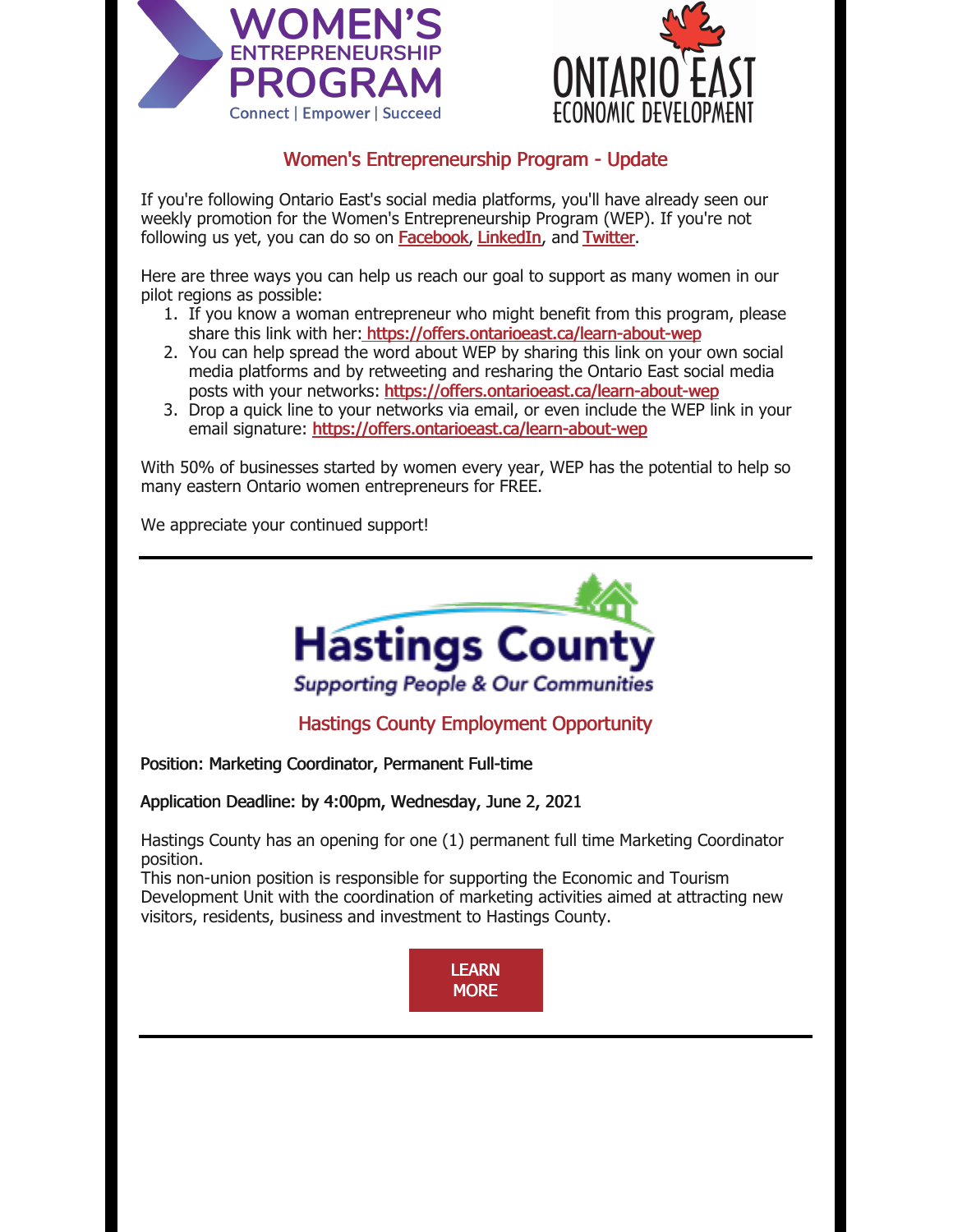

Cornwall and Belleville Make Top Ten in Maclean's List of Best Communities to Live

Cornwall and Belleville have cracked the top 10 in a list of Best Communities to live in Canada compiled by Maclean's magazine.

The magazine has ranked Cornwall as #8 and Belleville as #4 on its 2021 list which reviewed 415 communities from coast to coast.

The question of where to live when you can work from anywhere was the focus of this year's list, which Maclean's is calling its "post-pandemic" version of their Best Communities ranking. Using data provided by Environics Analytics and the Canadian Internet Registration Authority (CIRA), as well as publicly available figures from a variety of sources, the magazine weighted a range of categories based on how important each would be to the average person and ranked each municipality accordingly.





### Ontario Investing in Domestic Medical Technology Manufacturing To Ensure Future Preparedness

News Release, May 25, 2021

Ottawa - The Ontario government is investing \$2.5 million in Siemens Healthineers through the Ontario Together Fund. The investment will help increase production capacity of the epoc Blood Analysis System, a handheld device that can analyze oxygen levels in blood, helping clinicians make faster decisions with lab-quality results at the patient's side. The project is expected to create 93 jobs over five years. To scale up their production capacity, Siemens Healthineers is investing over \$20 million into their Ottawa facilities to increase their manufacturing output.

Innovative projects like this are why Ontario is investing an additional \$50 million in the renewed Ontario Together Fund in 2021–22. The fund will continue supporting local businesses to further enhance Ontario's domestic supply chain capacity, help us through the pandemic and ensure we are prepared for future challenges...

"The renewed Ontario Together Fund will continue to strengthen our domestic manufacturing sector, support local innovators and boost our world-class MedTech ecosystem," said Vic Fedeli, Minister of Economic Development, Job Creation and Trade. "Companies like Siemens Healthineers and their epoc Blood Analysis System are a perfect example of projects that can transform our ability to respond to a crisis and enhance our